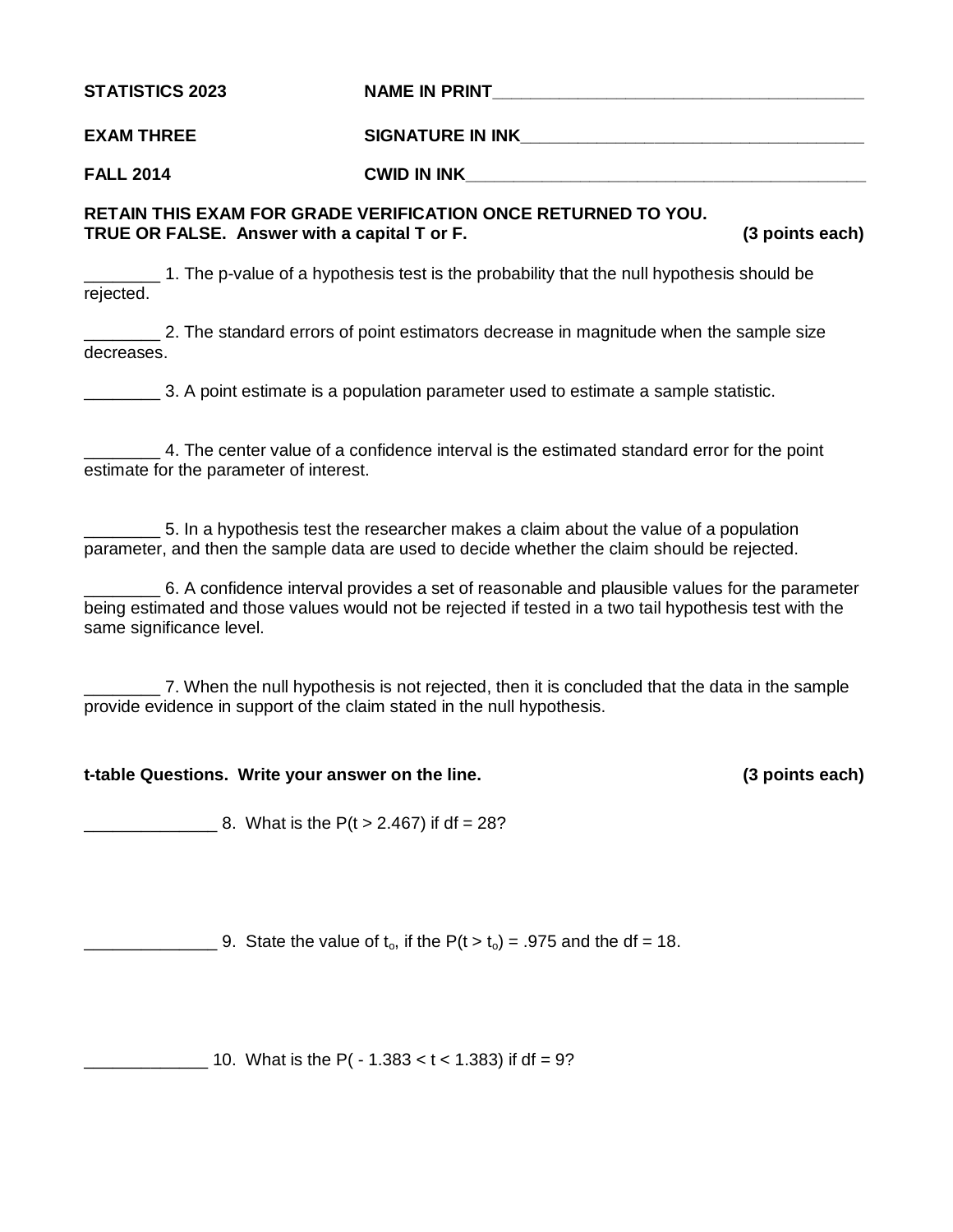## **STATISTICS 2023 EXAM THREE FALL 2014 PAGE 2 STATE THE ANSWER. State the answer on the line. (3 points each)**

\_\_\_\_\_\_\_\_\_\_\_\_\_\_\_ 11. If a 99% confidence interval to estimate a population mean is (102.3, 203.9) what is the value of the point estimate for the population mean?

12. If a 95% confidence interval based on a large sample to estimate a population mean is (46.08, 53.92) then what is the value of the bound of error for the confidence interval?

13. How many flights would have to be sampled in order to estimate the average amount of time in minutes that a flight is late with a 95% confidence interval that is 12 minutes wide? Assume the standard deviation of the time a flight is late is 20 minutes.

14. What is the point estimate for population proportion if a 96% confidence interval for the proportion of college students who binge drink is (0.11, 0.27)?

15. If 392 out of 1000 people surveyed said they preferred Pepsi to Coca-Cola, what is the point estimate for the proportion of people who prefer Pepsi to Coca-Cola? State your answer with 3 digits past the decimal.

\_\_\_\_\_\_\_\_\_\_\_\_\_\_\_ 16. If the rejection region in a two-tail hypothesis test based on a sample with 21 observations drawn from a population whose variance is unknown is below –2.528 and above 2.528 what is the significance level, or alpha value, associated with this hypothesis test?

\_\_\_\_\_\_\_\_\_\_\_\_\_\_\_ 17. What value must the magnitude of the test statistic exceed before the null hypothesis would be rejected with only 2% error rate in a two-tail hypothesis test based only on 15 observations in a situation where the population variance is unknown?

18. What is the magnitude of the test statistic if the p-value in a two-tail hypothesis test based on a large sample is equal to 0.0232?

\_\_\_\_\_\_\_\_\_\_\_\_\_\_\_ 19. If a z test statistic value is 2.53 in a right tail hypothesis test where the researcher is attempting to prove that the mean is greater than some specific number, what is the p-value of the test?

\_\_\_\_\_\_\_\_\_\_\_\_\_\_\_ 20. If a z test statistic value is 2.53 in a left tail hypothesis test where the researcher is attempting to prove that the mean is less than some specific number, what is the p-value of the test?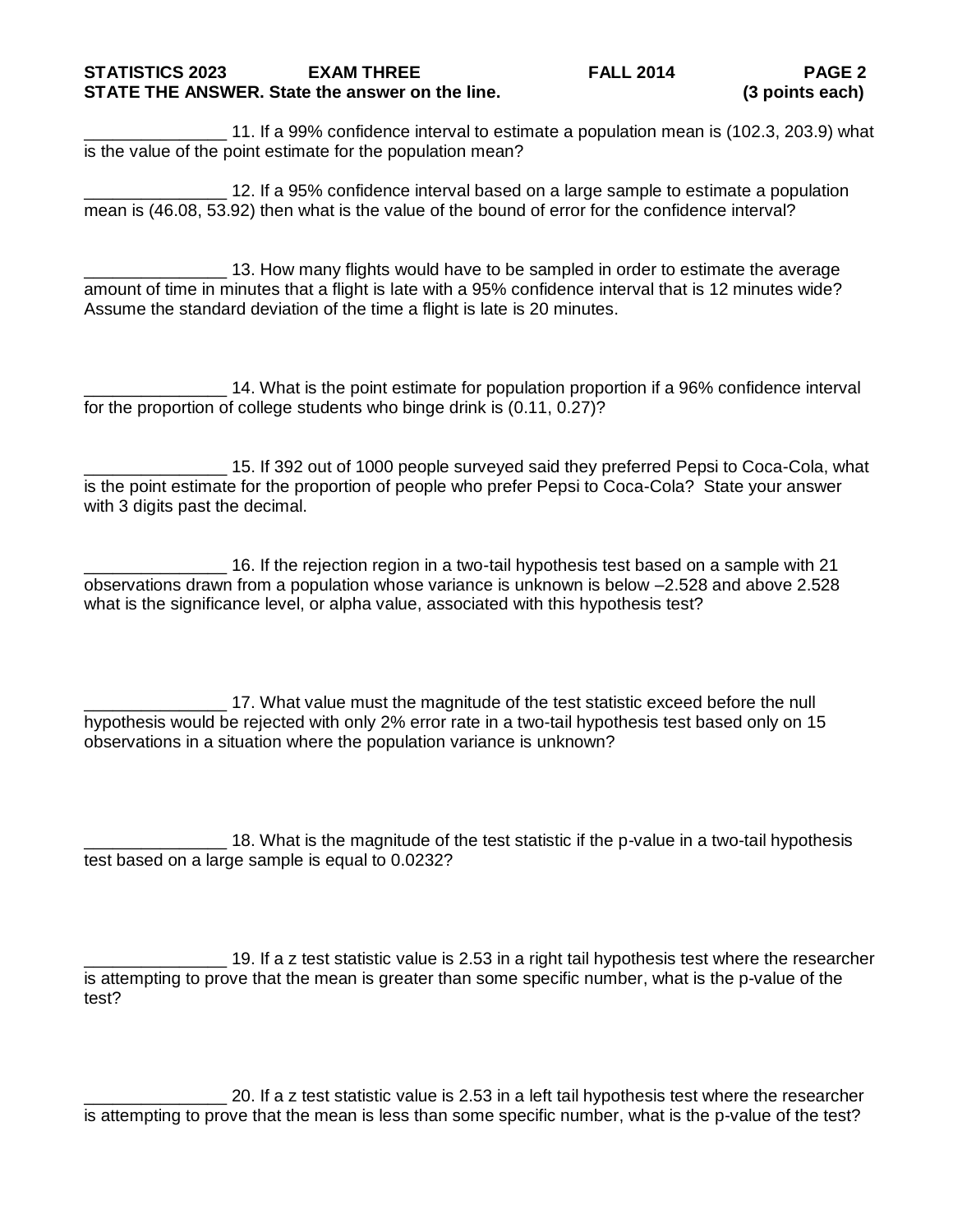## **STATISTICS 2023 EXAM THREE FALL 2014 PAGE 3 STATE THE ANSWER. State the answer on the line. (3 points each)**

**A marketing associate who sells through Amazon** is interested in estimating the mean price of internet orders placed at one of their new websites. Assume a random sample of 144 internet orders resulted in an observed average order of \$158.20 with a standard deviation of \$36. Use this information to answer the next four questions.

21. What is the numerical value of the point estimate for the mean order price?

22. What is the numerical value of the estimated standard error for the point estimate for the mean order price?

23. Assume that the estimated standard error of the point estimate for the mean order price is \$2.75. What is the numerical value of the bound of error for a 95% confidence interval to estimate the mean order price?

\_\_\_\_\_\_\_\_\_\_\_\_\_\_\_\_24. If the estimated standard error for the point estimate for the mean order price is \$2.75, what is the numerical value of the test statistic to test whether the mean order price is \$150? Round your answer to two digits past the decimal.

**During a recent automotive race** eight-hundred fans were surveyed about their attendance at other types of professional sporting events. Out of the 800 fans surveyed, 212 of them answered that they did attend other types of professional sporting events. Use this information to answer the remaining questions on this page.

25. Based on this sample what is the numerical value of the point estimate for the proportion of automotive race fans who also attend other professional sports events?

\_\_\_\_\_\_\_\_\_\_\_\_\_\_\_ 26. What is the numerical value of the estimated standard error for the point estimate for the proportion of automotive race fans who also attend other professional sports events? Round the answer to four digits past the decimal.

27. Assume that the estimated standard error for the point estimate for the proportion of automotive race fans who also attend other professional sports events is 0.0125. What is the numerical value of the test statistic to test the hypothesis that more than 25% of automotive race fans also attend other professional sports events?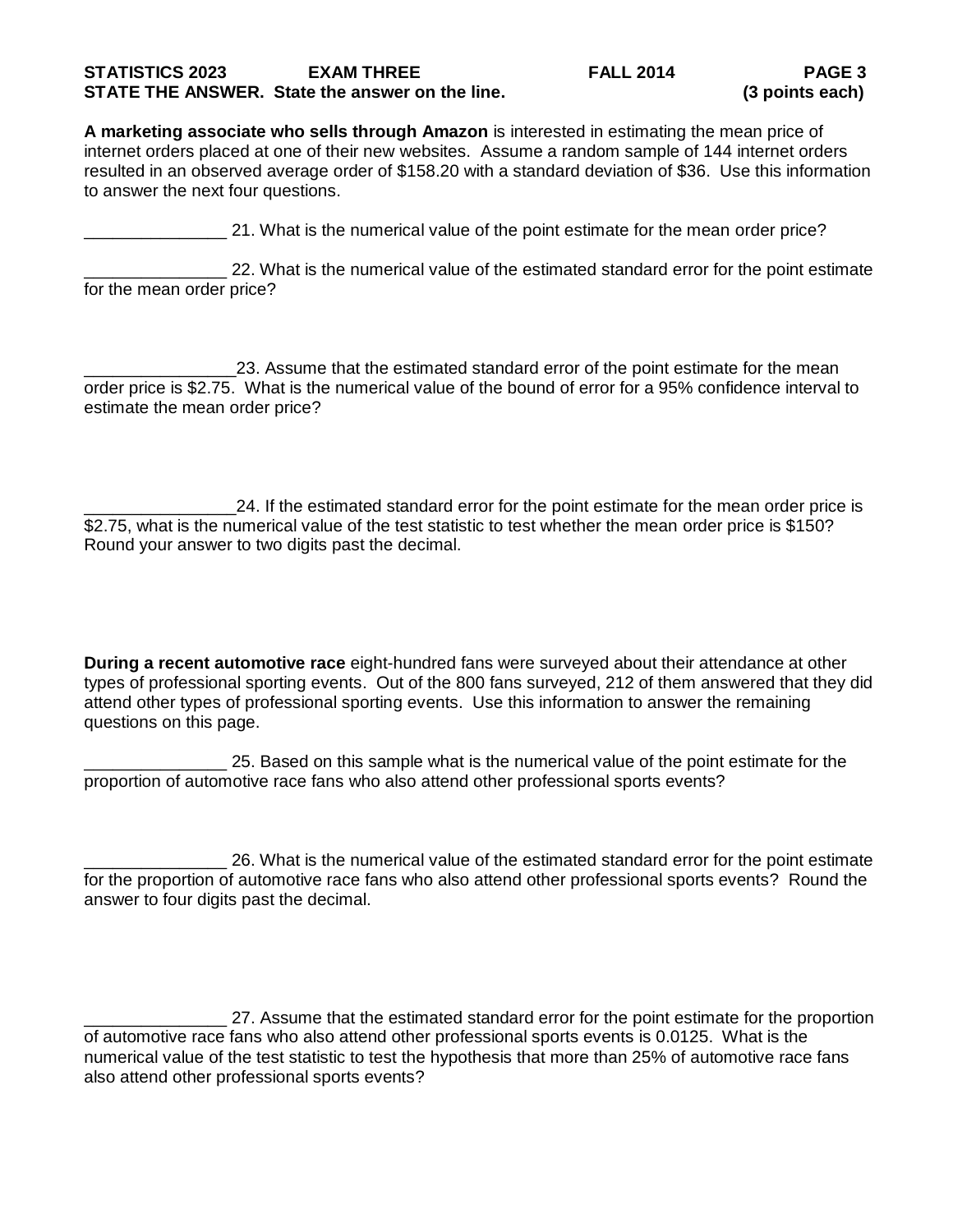## **STATISTICS 2023 EXAM THREE FALL 2014 PAGE 4 STATE THE ANSWER. State the answer on the line. (3 points each)**

A type of a large generator used to supply electricity when the power is out to hospitals and other large health-care facilities is listed to provide 1800kilowatts of power. Measurements of electrical output of twenty-five of these generators resulted in a mean output of 1740kilowatts with a standard deviation of 100kilowatts. Use this data as a random sample to answer the questions on this page.

28. State the appropriate alternative hypothesis if the research question is, "Do these 25 observations provide evidence that the mean kilowatts of electricity produced by this type of generator is less than the 1800kilowatts at which the generator is listed?"

\_\_\_\_\_\_\_\_\_\_\_\_\_\_\_ 29. What is the numerical value of the test statistic to test the null hypothesis that the mean amount of electricity produced by this type of generator is equal to 1800kilowatts?

\_\_\_\_\_\_\_\_\_\_\_\_\_\_\_ 30. What is the name of the distribution of the test statistic if in fact the mean amount of electricity produced by this type of generator is equal to 1800kilowatts?

\_\_\_\_\_\_\_\_\_\_\_\_\_\_\_ 31. If the numerical value of the test statistic in this case was -2.6 then the p-value of the hypothesis test is between what two values?

32. If the researcher performing this hypothesis test can not tolerate more than 1% chance of rejecting a true null hypothesis, then the test statistic must be less than what value in order to reject the null hypothesis?

\_\_\_\_\_\_\_\_\_\_\_\_\_\_\_ 33. If the p-value of this hypothesis test is equal to .0053 and the significance level chosen by the researcher is 0.05, should the conclusion be that the mean amount of electricity produced by this type of generator is less than 1800k9ilowatts? Answer YES or NO.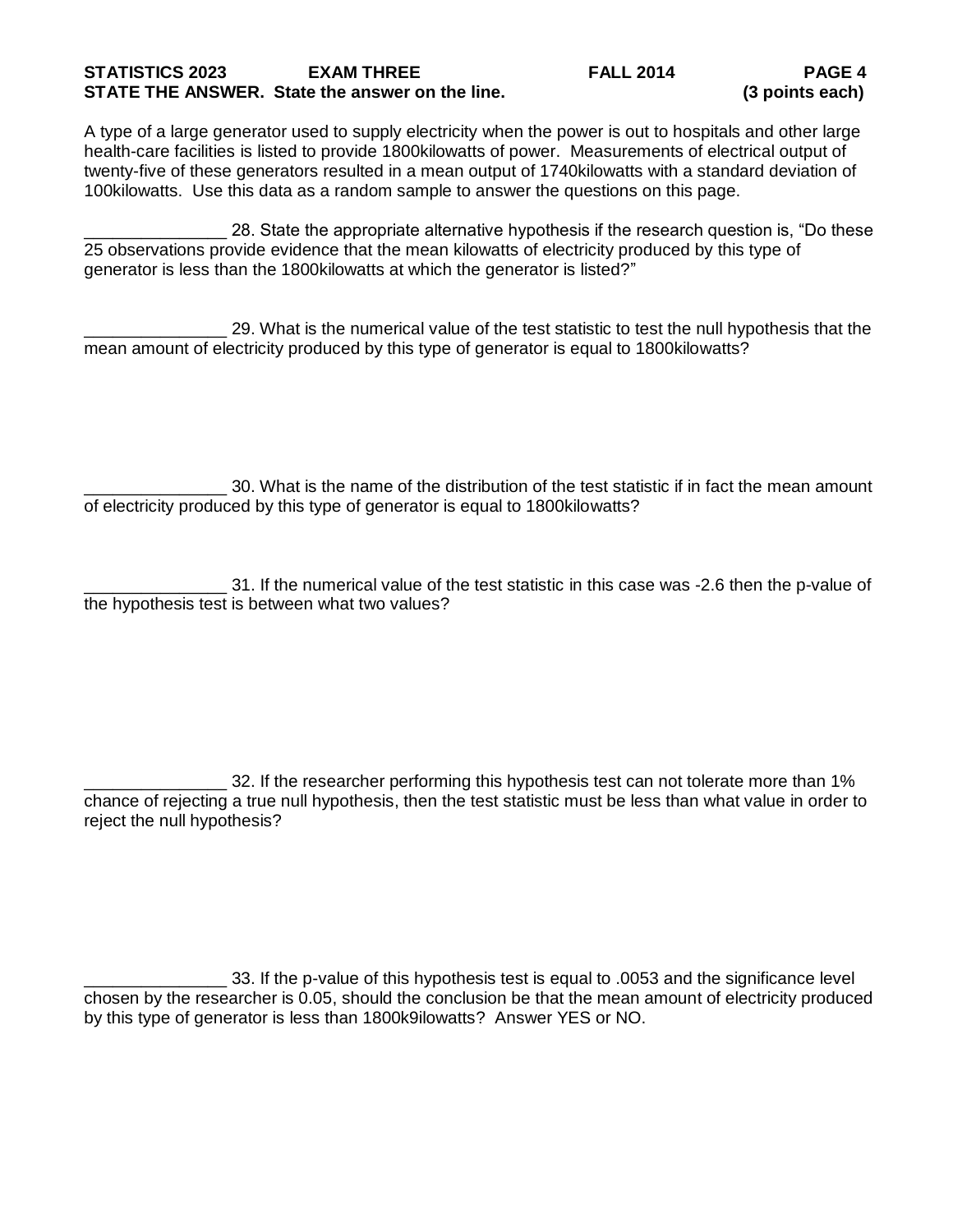AN 1980 PM SIAME-<br>ROMANA 1990 PM SIAME<br>THE COMPANY TO

 $\overline{\phantom{a}}$ 

A *t* Table  $\alpha$  $\pmb{0}$  $t_\alpha$ 

 $\mathbb{R}^n$  . In the  $\mathbb{R}^n$ 

 $\sim 2$ 

 $\omega$ 

 $\sim 0.1$ 

| df             | $t_{.100}$ | $t_{.050}$ | $t_{.025}$ | $t_{.01}$ | $t_{.005}$ | $t_{.001}$ | $t_{.0005}$ |
|----------------|------------|------------|------------|-----------|------------|------------|-------------|
| 1              | 3.078      | 6.314      | 12.706     | 31.821    | 63.657     | 318.31     | 636.62      |
| $\overline{2}$ | 1.886      | 2.920      | 4.303      | 6.965     | 9.925      | 22.326     | 31.598      |
| 3              | 1.638      | 2.353      | 3.182      | 4.541     | 5.841      | 10.213     | 12.924      |
| 4              | 1.533      | 2.132      | 2.776      | 3.747     | 4.604      | 7.173      | 8.610       |
| 5              | 1.476      | 2.015      | 2.571      | 3.365     | 4.032      | 5.893      | 6.869       |
| 6              | 1.440      | 1.943      | 2.447      | 3.143     | 3.707      | 5.208      | 5.959       |
| $\overline{7}$ | 1.415      | 1.895      | 2.365      | 2.998     | 3.499      | 4.785      | 5.408       |
| 8              | 1.397      | 1.860      | 2.306      | 2.896     | 3.355      | 4.501      | 5.041       |
| $\overline{9}$ | 1.383      | 1.833      | 2.262      | 2.821     | 3.250      | 4.297      | 4.781       |
| 10             | 1.372      | 1.812      | 2.228      | 2.764     | 3.169      | 4.144      | 4.587       |
| 11             | 1.363      | 1.796      | 2.201      | 2.718     | 3.106      | 4.025      | 4.437       |
| 12             | 1.356      | 1.782      | 2.179      | 2.681     | 3.055      | 3.930      | 4.318       |
| 13             | 1.350      | 1.771      | 2.160      | 2.650     | 3.012      | 3.852      | 4.221       |
| 14             | 1.345      | 1.761      | 2.145      | 2.624     | 2.977      | 3.787      | 4.140       |
| 15             | 1.341      | 1.753      | 2.131      | 2.602     | 2.947      | 3.733      | 4.073       |
| 16             | 1.337      | 1.746      | 2.120      | 2.583     | 2.921      | 3.686      | 4.015       |
| 17             | 1.333      | 1.740      | 2.110      | 2.567     | 2.898      | 3.646      | 3.965       |
| 18             | 1.330      | 1.734      | 2.101      | 2.552     | 2.878      | 3.610      | 3.922       |
| 19             | 1.328      | 1.729      | 2.093      | 2.539     | 2.861      | 3.579      | 3.883       |
| 20             | 1.325      | 1.725      | 2.086      | 2.528     | 2.845      | 3,552      | 3.850       |
| 21             | 1.323      | 1.721      | 2.080      | 2.518     | 2.831      | 3.527      | 3.819       |
| 22             | 1.321      | 1.717      | 2.074      | 2.508     | 2.819      | 3.505      | 3.792       |
| 23             | 1.319      | 1.714      | 2.069      | 2.500     | 2.807      | 3.485      | 3.767       |
| 24             | 1.318      | 1.711      | 2.064      | 2.492     | 2.797      | 3.467      | 3.745       |
| 25             | 1.316      | 1.708      | 2.060      | 2.485     | 2.787      | 3.450      | 3.725       |
| 26             | 1.315      | 1.706      | 2.056      | 2.479     | 2.779      | 3.435      | 3.707       |
| 27             | 1.314      | 1.703      | 2.052      | 2.473     | 2.771      | 3.421      | 3.690       |
| 28             | 1.313      | 1.701      | 2.048      | 2.467     | 2.763      | 3.408      | 3.674       |
| 29             | 1.311      | 1.699      | 2.045      | 2.462     | 2.756      | 3.396      | 3.659       |
| 30             | 1.310      | 1.697      | 2.042      | 2.457     | 2.750      | 3.385      | 3.646       |
| 40             | 1.303      | 1.684      | 2.021      | 2.423     | 2.704      | 3.307      | 3.551       |
| 60             | 1.296      | 1.671      | 2.000      | 2.390     | 2.660      | 3.232      | 3.460       |
| 120            | 1.289      | 1.658      | 1.980      | 2.358     | 2.617      | 3.160      | 3.373       |
| CO             | 1.282      | 1.645      | 1.960      | 2.326     | 2.576      | 3.090      | 3.291       |
|                |            |            |            |           |            |            |             |